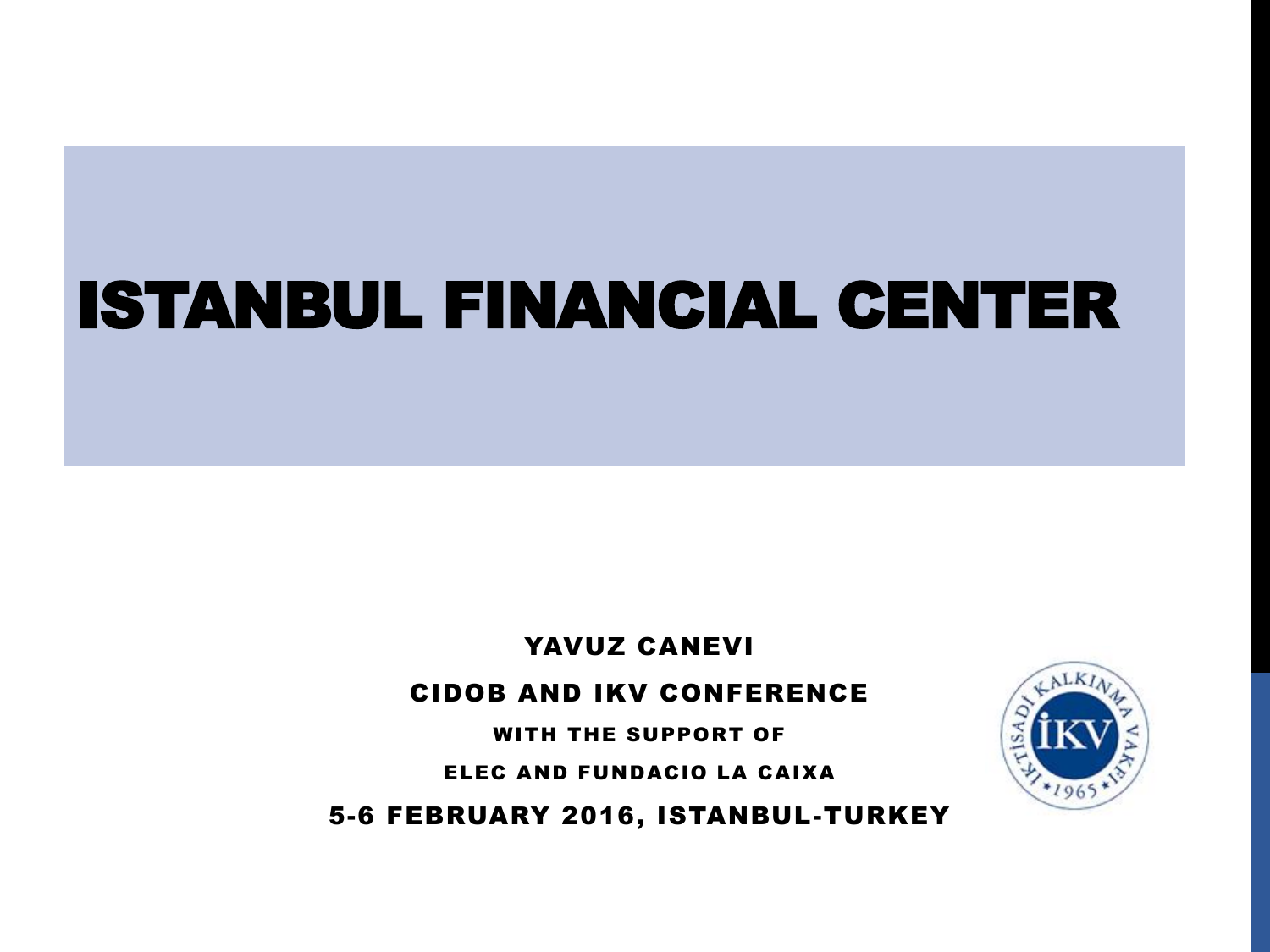INTRODUCTION **IFC STORY** ISTANBUL AS AN IFC: POLITICAL COMMITTMENT SOFTWARE PRIORITIES HARDWARE PRIORITIES CHALLENGES AHEAD MAJOR ACHIEVEMENTS OF THE ACTION PLANS CONCLUDING REMARKS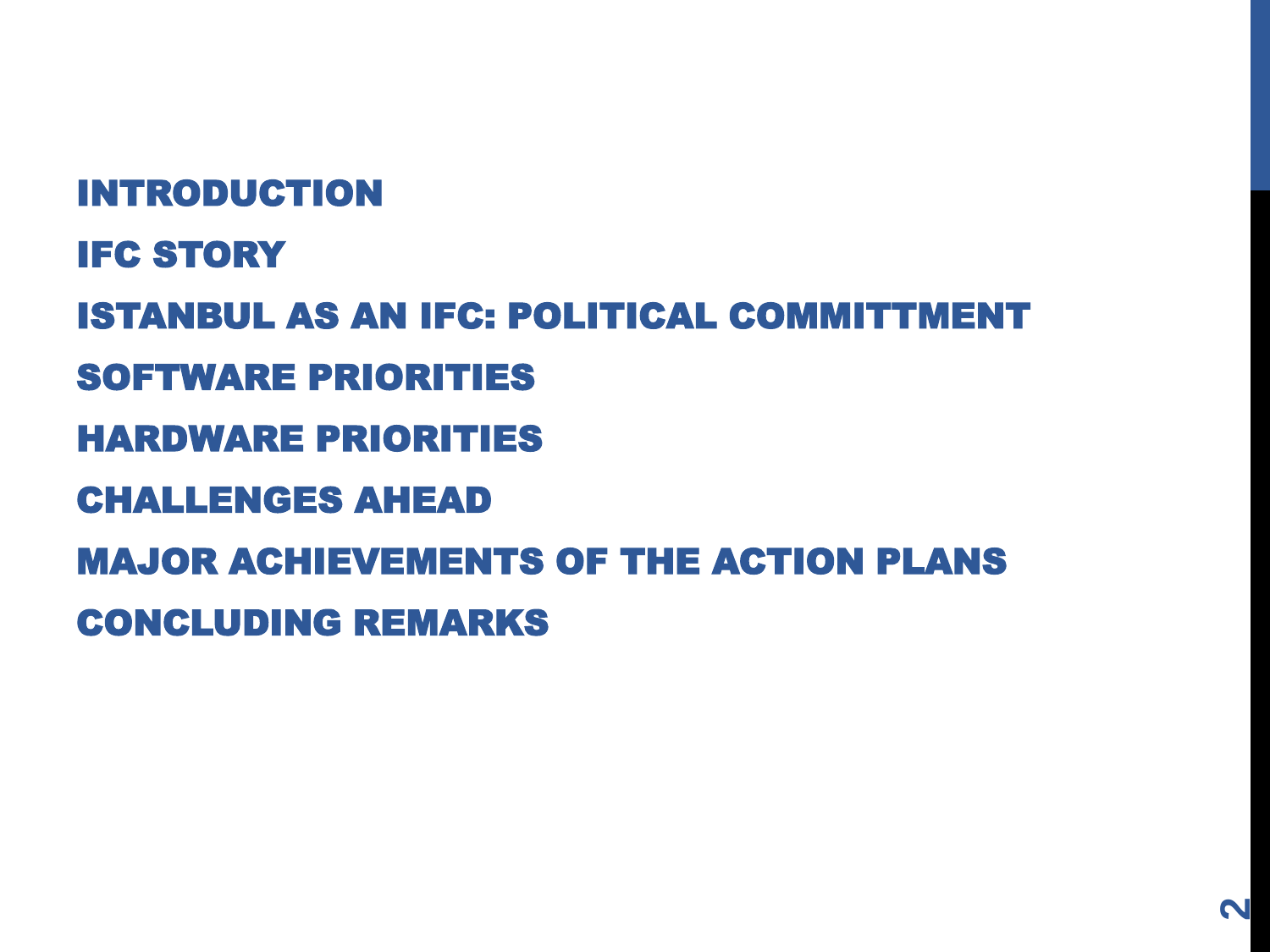

Did you know that until 1886 the axis of Hagia Sophia and Sultan Ahmet was considered "zero time zone" and all around Europe watches were set accordingly. Later you know what happened: Greenwich had taken over this task.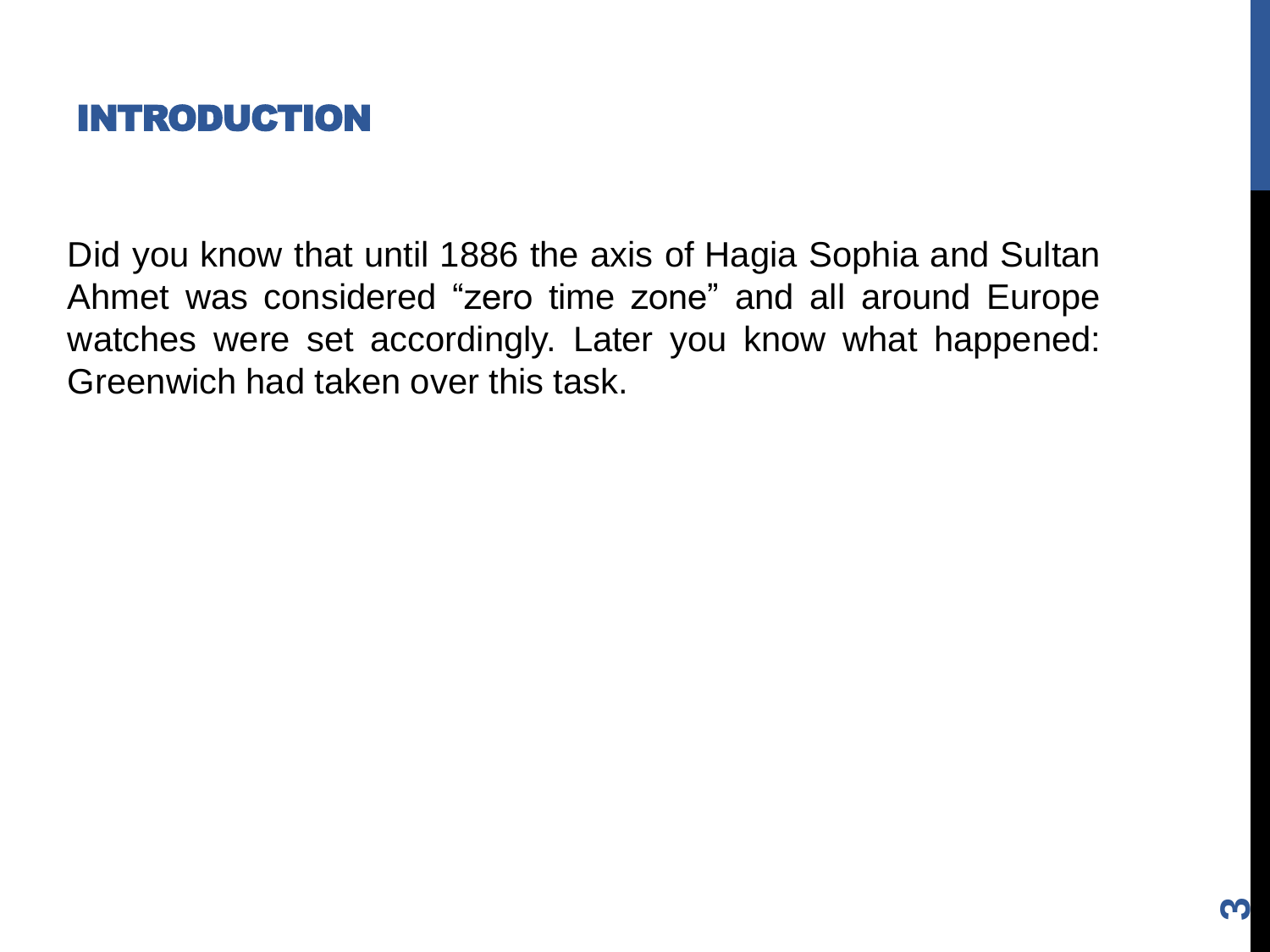## **IFC STORY**

Istanbul Financial Center story started in 2007. As a first step, the government asked Banks Association of Turkey to come up with a report. Banks Association commissioned Deloitte Consultancy in 2007 to prepare a feasibility study and a road map.

The primary question posed was «*Is it feasible to develop a worldclass, value generative financial center in Turkey?»*

Deloitte's several hundred pages report concluded that «*Yes… Turkey is a country with the resources, domestic and regional potential, latent skills-base, location and national pride to develop a world-class value generative financial center. However … It will take strong leadership and political mobilisation to make difficult decisions, commitment of significant resources and a patient attitude to return on investment»*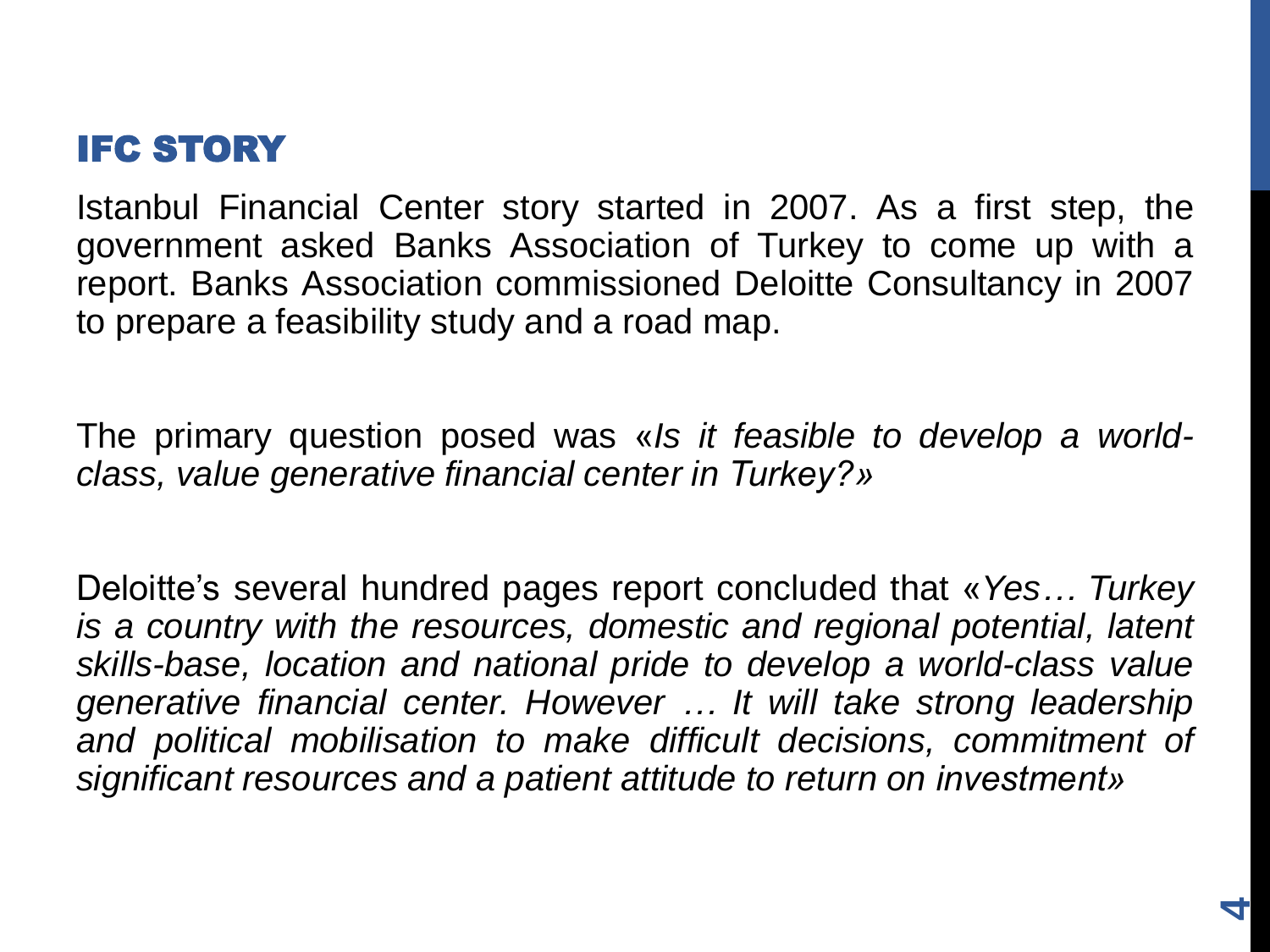## ISTANBUL AS AN IFC; POLITICAL COMMITTMENT

- 1. In 2007 Prime Minister Erdogan and his government took this project very seriously in their medium term strategy.
- 2. 9th and 10th Development Plans(SPO) covering 2007-aece period and later Medium Term Programs of 2009-2011 and following ones attached special importance to this project.
- 3. In 2009 Annual Program, SPO came up with a comprehensive "Strategy and Action Plan" which is in the process of implementation today and closely monitored by the authorities. As of today, almost 80% out of 71 actions has been accomplished.

In sum, this project has the full political support. Just to give you and idea, already 9 working groups, with over 80 public and private sector institutions involving over 300 experts contributed to this "Strategy and Action Plan".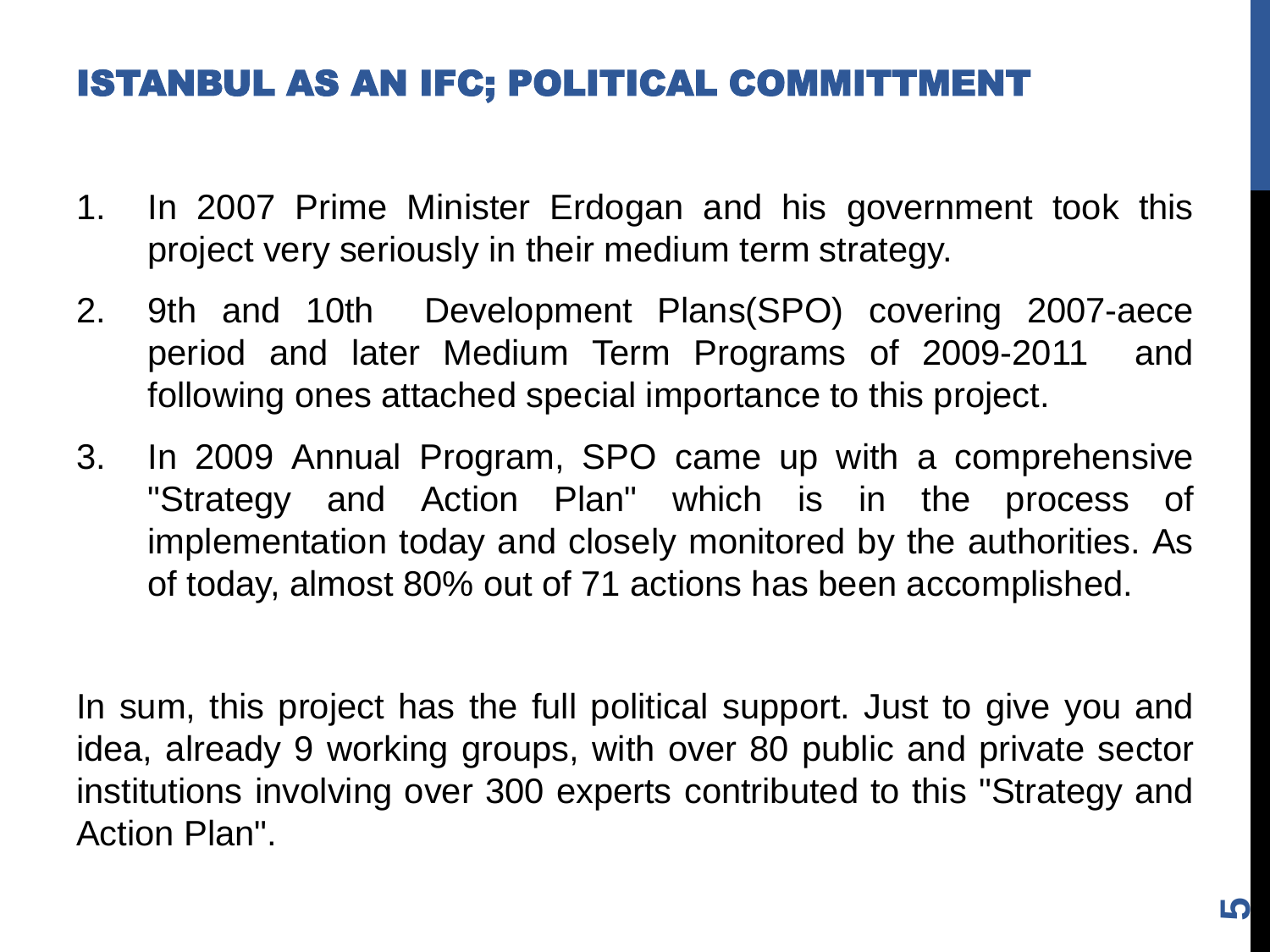Global Financial Centers compete on twelve dimensions of competition:

- 1. Skilled Labor
- 2. Revenue generation potential
- 3. Image
- 4. Legal environment
- 5. Political and economic stability
- 6. Fiscal environment
- 7. Regulatory framework
- 8. Infrastructure
- 9. Ease of doing business
- 10. Cost of doing business
- 11. Lifestyle
- 12. Availability of professional services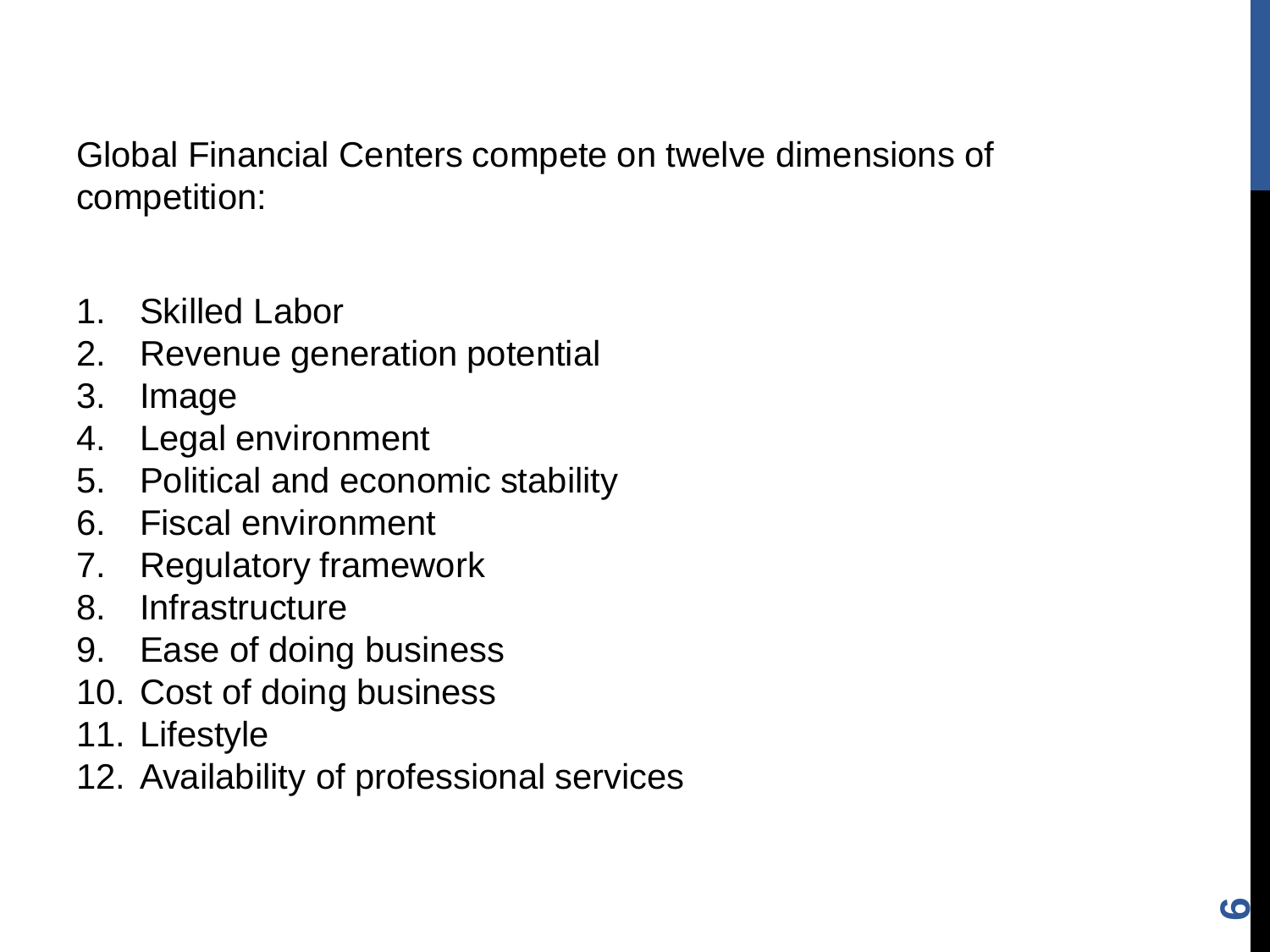## SOFTWARE PRIORITIES:

- $\checkmark$  Improvement in the judicial system particularly with respect to the dispute resolution, litigation and arbitration.
- $\checkmark$  Creating an independent autonom and world class "arbitration" center" in Istanbul.
- $\checkmark$  To speed up the parliamentary process of legal actions/draft laws and regulations related to IFC project. (Commercial Code, Law of indebtedness etc.)
- $\checkmark$  Improvement the number, diversity and quality of financial instruments and services compatible with the EU standards.
- $\checkmark$  Improvement of the transparency of financial markets and increasing the dissemination of financial data.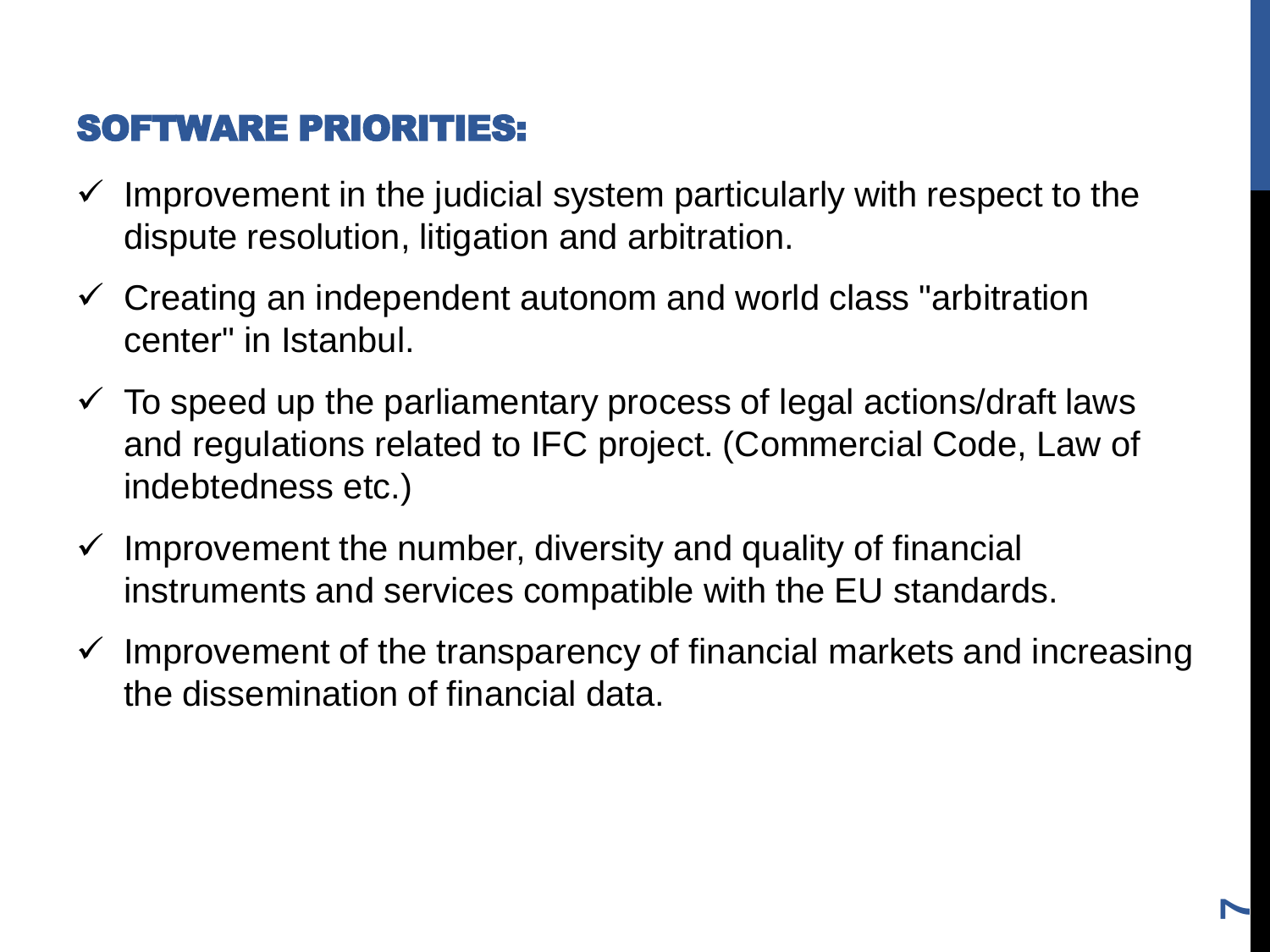## HARDWARE PRIORITIES:

We should remember that there are two types of hardware: Visible city hardware and invisible city hardware.

We can all guess the visible one. For the second one Mumford emphasis: «ICT and Connectivity». Both combined makes the «Smart City».

Today without being a smart city you cannot aim at being a financial center.

- $\checkmark$  Prepare Istanbul to be a better, secure and easy to travel city by improving physical infrastructure. This will obviously involve office and residential real estate stocks, transportation, (domestic and international), education and health facilities etc.
- $\checkmark$  Improving the technological infrastructure by offering cheap, fast, secure an uninterrupted electronic communication.
- $\checkmark$  Enriching human resources pool needed for IFC project by improving the efficiency of the existing pool but also investing for new comers.
- $\checkmark$  Preparing an efficient PR program both domestically and internationally.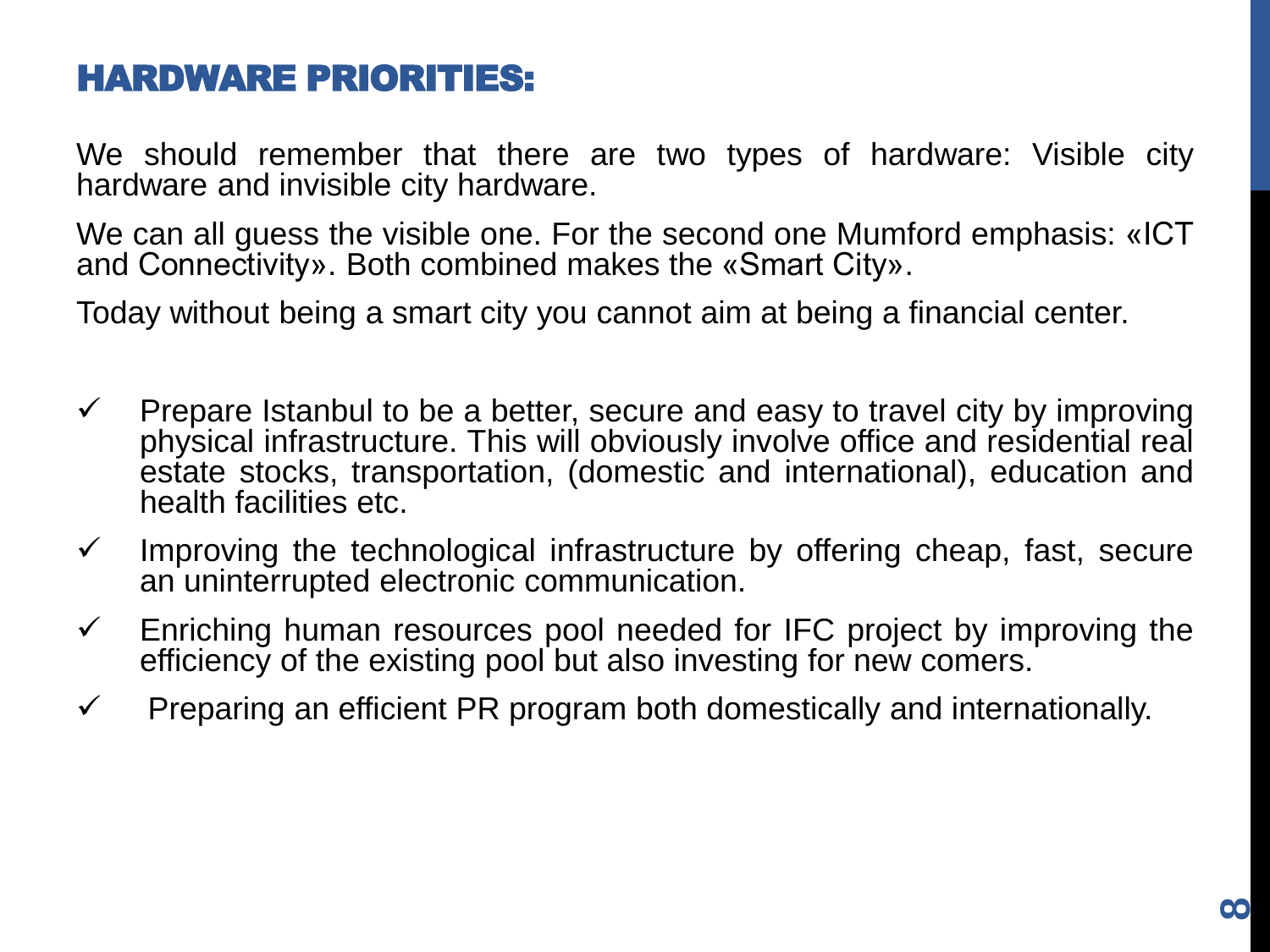## CHALLENGES AHEAD

- $\checkmark$  No distraction from the EU adjustment process
- $\checkmark$  No distraction from the normalization and further democratisation i.e. let the "genie" accomplish its mission.
- $\checkmark$  To concentrate and ensure private-sector-led sustainable growth based on productivity, innovation and use of technology.
- $\checkmark$  Inflation should be contained in the near term. More emphasis should be given on increasing domestic savings, improving the quality of financing current account deficit and fighting with unregistered economy. Knowing that current financing structure of Turkish growth makes TRY (and bond rates) vulnerable to changes in global risk perceptions, this will be one of the key policy parameters in the coming years.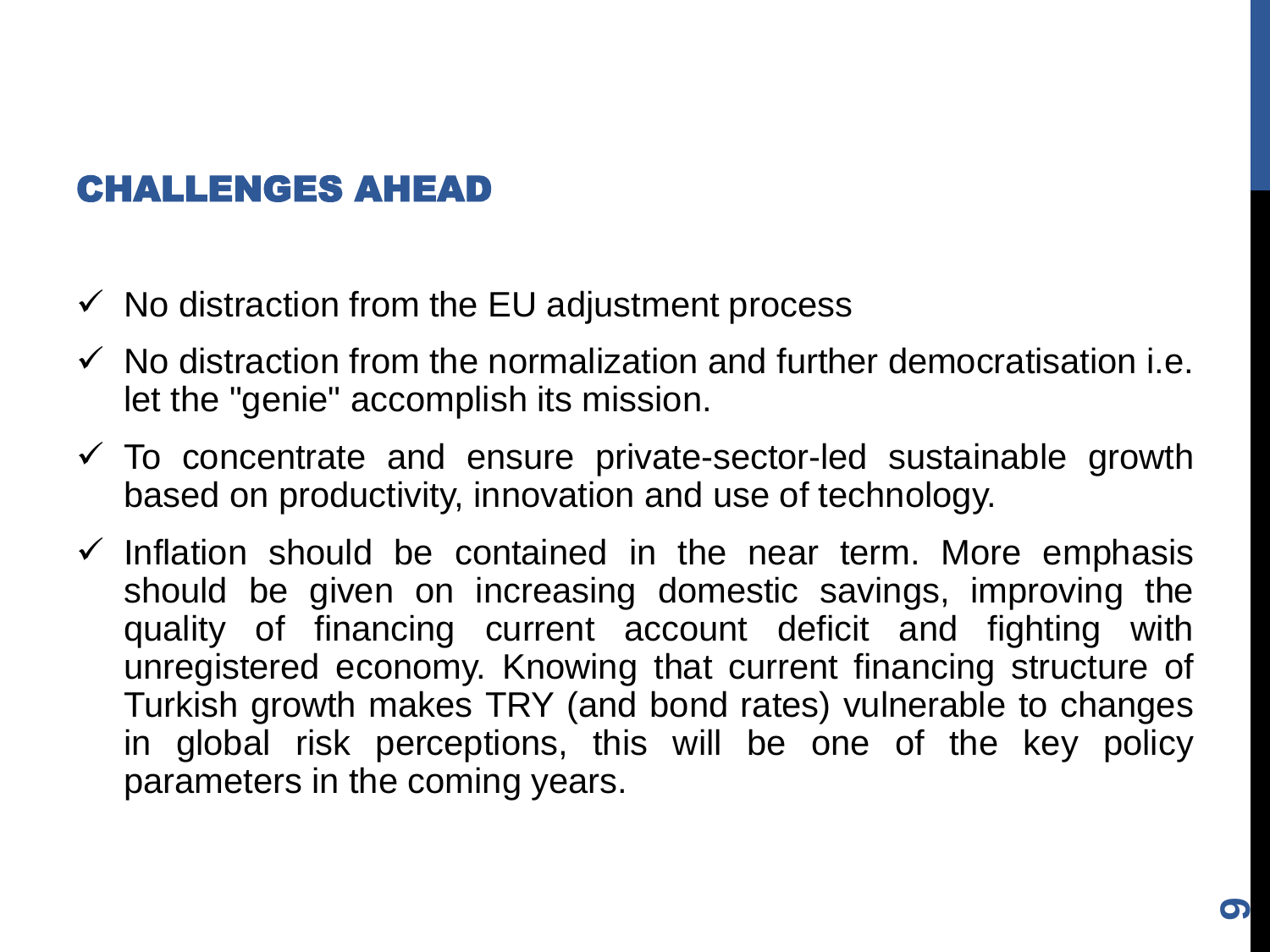$\checkmark$  Under current and potential future macro economic conditions there remains a wide range product specific opportunities for Turkey to explore first a niche market, regional market and finally aim at a global financial center. Specific product opportunities may include: REITs, Islamic Finance, derivative instruments, insurance classes, commodity futures, environmental "green" financing, regional currency swaps, shipping, transportation and freight instruments trading, forfaiting etc.

 $\checkmark$  Last but not least the real challenge for authorities today from today onwards will be to show and prove their commitments to the recently announced reform package that aims the country to get away from the so-called «Middle Income Trap» and enter into a new age growth path.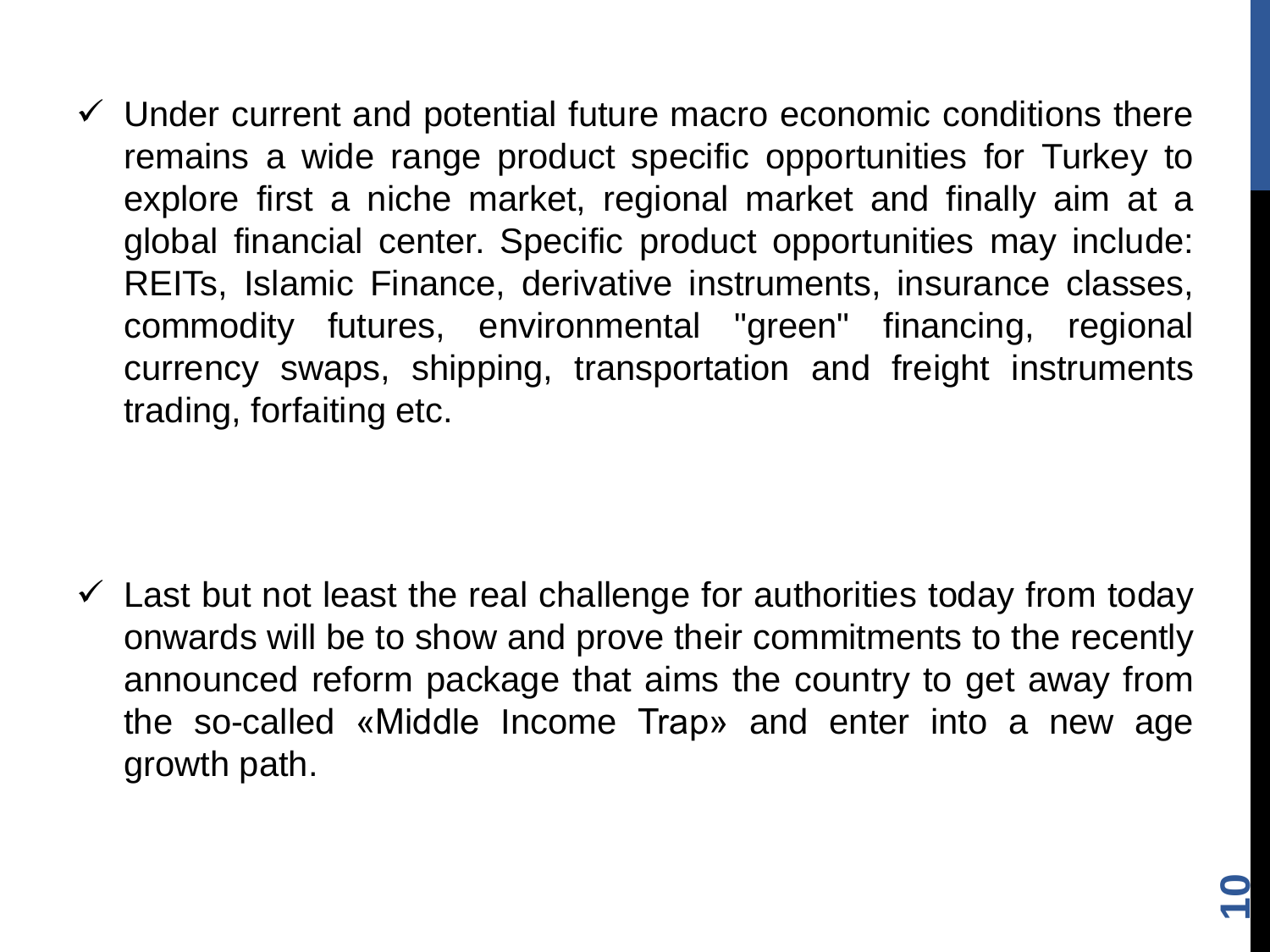# MAJOR ACHIEVEMENTS OF THE ACTION PLANS

## **Establishing a New Administrative Structure for IFC-Istanbul**

- Creating an organizational structure in which private sector participates more actively on the basis of good practices
- Promoting Istanbul more effectively in the presence of international financial institutions and investors
- Improving coordination among domestic shareholders

#### **Strengthened legislation Infrastructure**

- New Turkish Commercial Code
- New Capital Markets Law Consolidation of Istanbul Stock Exchange and Istanbul Gold Exchange under Borsa Istanbul A.Ş.
- Law on Financial Leasing, Factoring and Finance Companies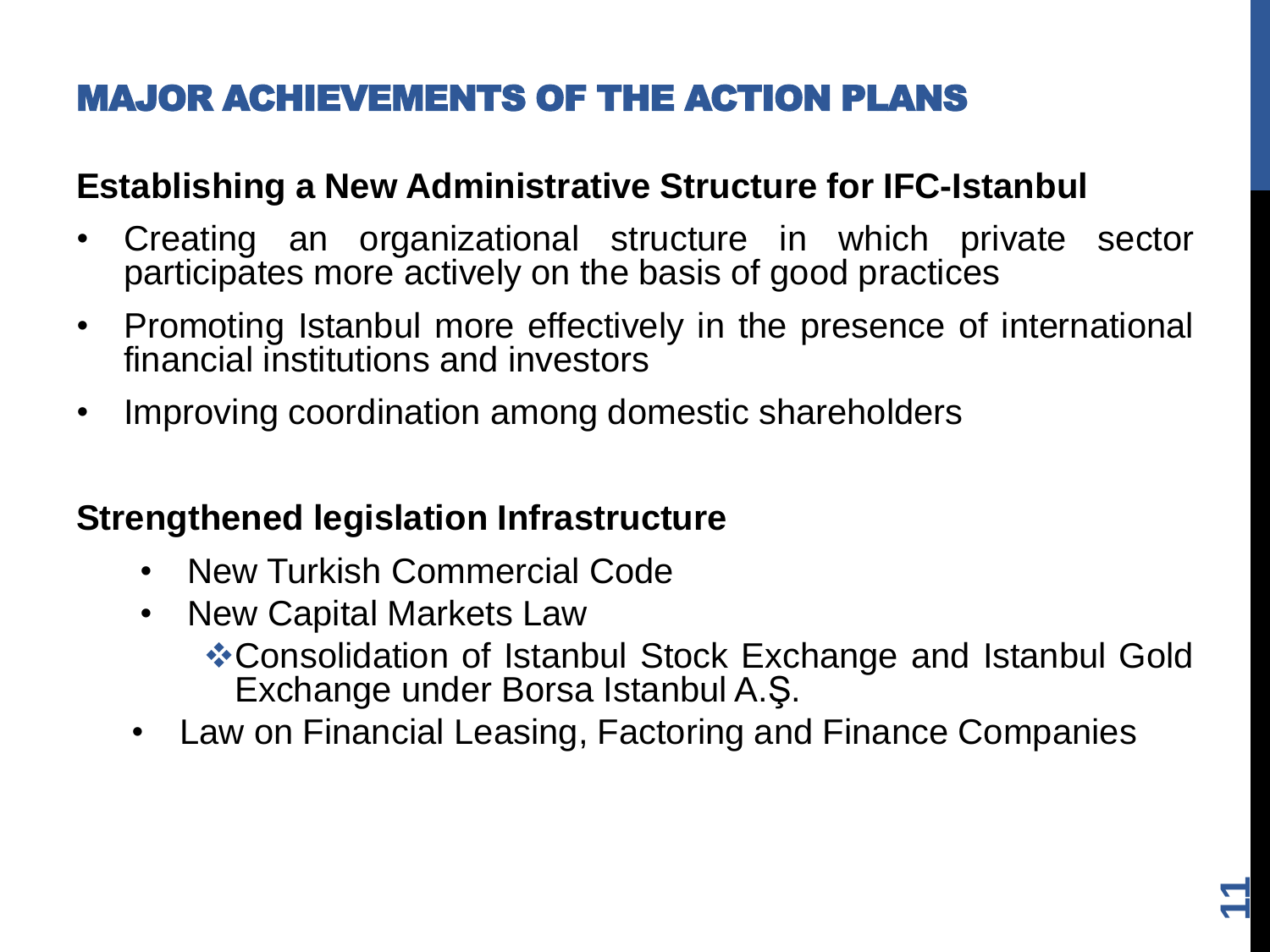## **Incentives for Private Pension System**

• Public subsidy of 25% to participants' savings

#### **Incentives for International Funds**

• Exemption of non-resident fund returns from corporate taxes under some circumstances

#### **Incentives for Venture Capital Investment Funds**

• Exemption of funds to be invested into the Turkish venture capital investment partnerships or funds from corporate taxes under some circumstances

#### **Issue of Rental Certificate (Sukuk)**

- First issuance to international markets amounted by USD 1.5 billions
- First issuance to domestic markets amounted by TL. 1.6 billions

## **Istanbul Arbitration Center Act**

• Faster and more reliable solutions with competitive costs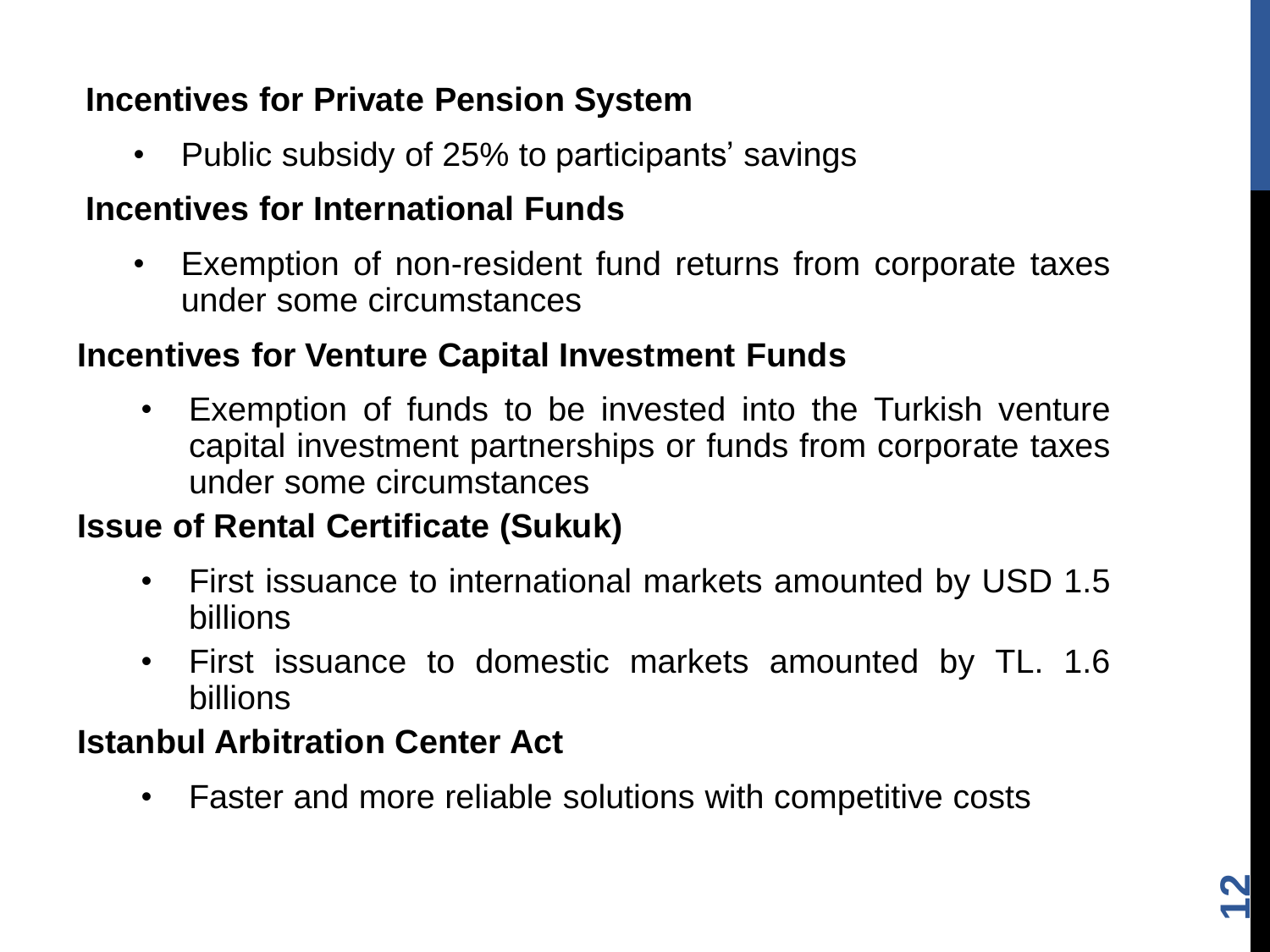#### **Dynamic Capital Markets and ISE Expansion**

ISE has already been playing a leadership role with its involvement of Eurasia Stock Exchanges Federation (FEAS) and preparing itself to offer a technological platform to trade for the regional players. Recent NASDAQ partnership is a first step towards this target.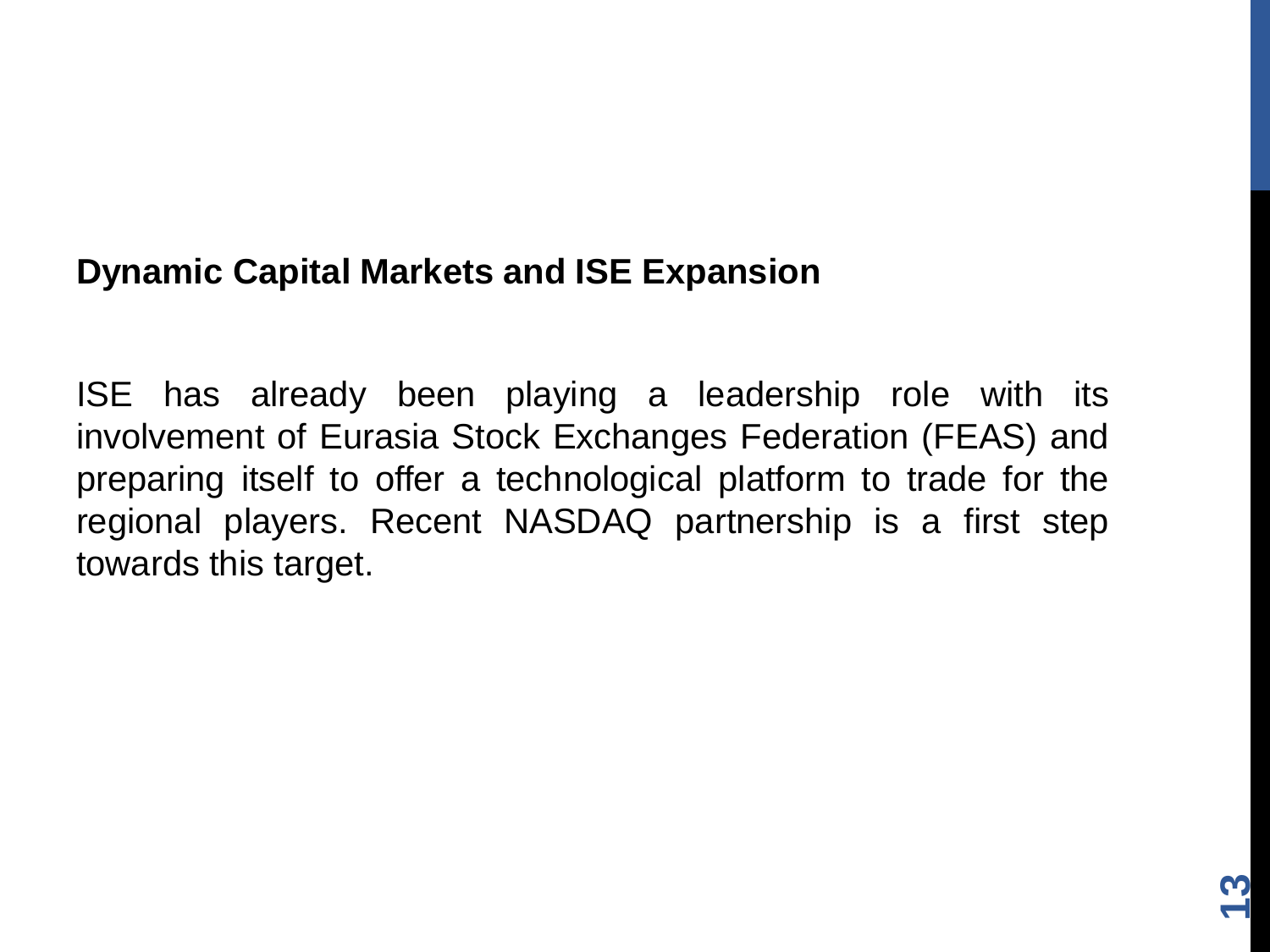#### **Internet Penetration Rate**

| <b>Rank</b>    | <b>Country</b> | <b>Penetration Rate</b> |  |
|----------------|----------------|-------------------------|--|
| $\mathbf 1$    | <b>Korea</b>   | %92.5                   |  |
| 2              | England        | %91.6                   |  |
| 3              | Japan          | %90.6                   |  |
| $\overline{4}$ | Germany        | %88.4                   |  |
| 5              | <b>USA</b>     | %87.4                   |  |
| 6              | France         | %83.8                   |  |
| $\overline{7}$ | <b>Turkey</b>  | %59.4                   |  |
| 8              | <b>Brazil</b>  | %57.6                   |  |
| 9              | Iran           | %57.2                   |  |
| 10             | <b>Tailand</b> | %55.9                   |  |
|                |                |                         |  |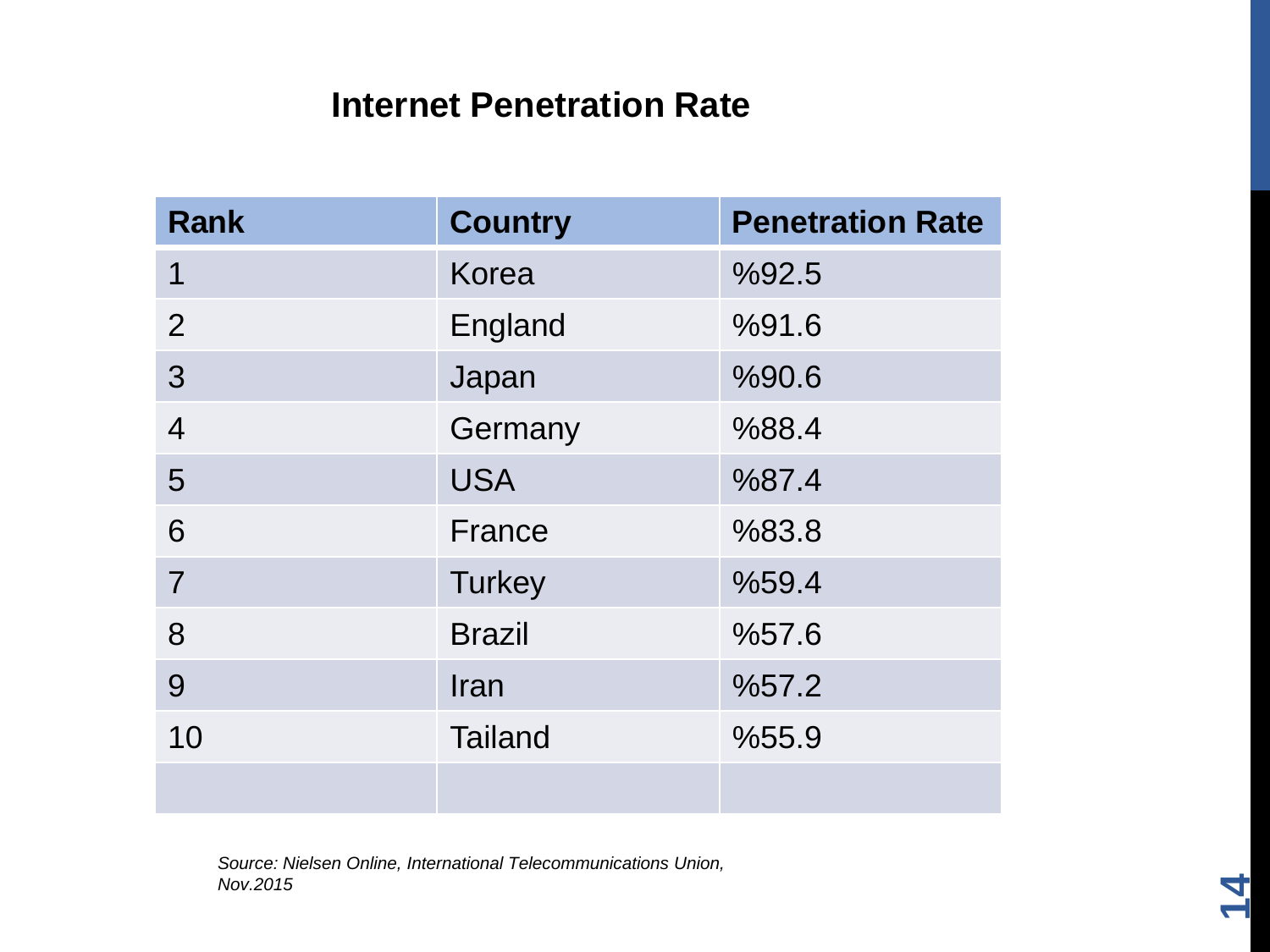## **Early Signs of Being a Regional Center**

According to YASED, as of September 2015, over 35 multinational companies manage their operations in 116 countries from İstanbul as a Regional HUB, such as Unilever, GE Healthcare, Microsoft, Schneider Electric, Coca-Cola etc.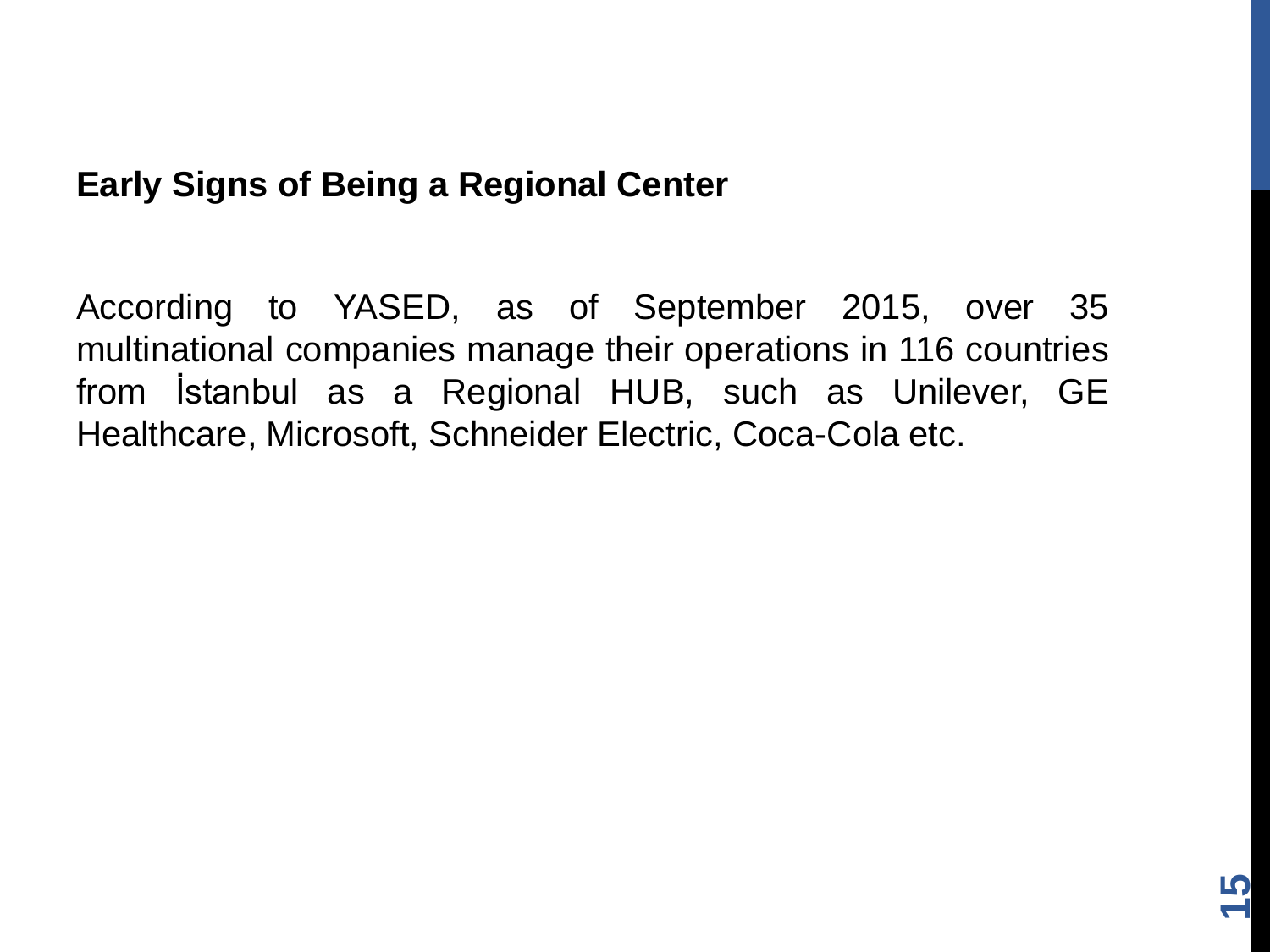AS OF SEPTEMBER 2015 (GFCI) IMPROVEMENTS IN INDEX CAN BE SEEN BELOW:

#### GFCI RANKS (SEPT.2015-SEPT. 2014)

|                 | 2015<br><b>GFCI</b> | 2014<br><b>CFCI</b> |
|-----------------|---------------------|---------------------|
| Centre          | Rank                | Rank                |
| London          | 1                   | $\overline{2}$      |
| <b>New York</b> | $\overline{2}$      | 1                   |
| Hong Kong       | 3                   | 3                   |
| Singapore       | $\overline{4}$      | 4                   |
| Tokyo           | 5                   | 5                   |
| Seoul           | 6                   | $\overline{7}$      |
| Zurich          | $\overline{7}$      | 6                   |
| Toronto         | 8                   | 11                  |
| San Francisco   | 9                   | 8                   |
| Washington DC   | 10                  | 12                  |

|                      | 2015 | 2014 |
|----------------------|------|------|
| Istanbul (*)         | 47   | 44   |
|                      |      |      |
| <b>Bahamas</b>       | 75   | 69   |
| Rome                 | 76   | 72   |
| Helsinki             | 77   | 74   |
| <b>Moscow</b>        | 78   | 75   |
| Madrid               | 79   | 73   |
| Cyprus               | 80   | 79   |
| <b>St Petersburg</b> | 81   | 78   |
| <b>Tallinn</b>       | 82   | 80   |
| <b>Athens</b>        | 83   | 81   |
| Reykjavik            | 84   | 82   |

*(\*) Istanbul's ranking was 77 in 2007*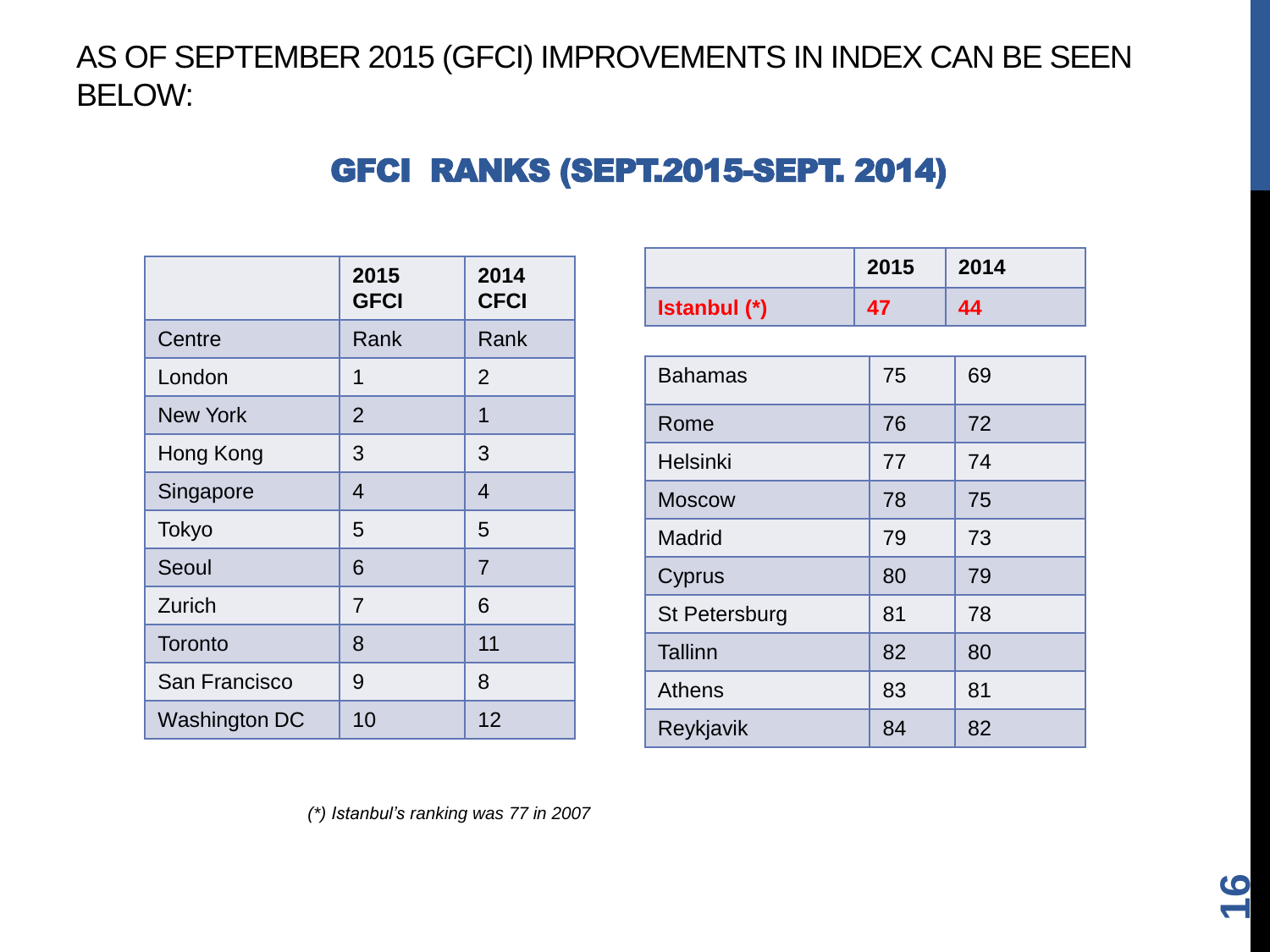## TABLE 2: GLOBAL METRO MONITOR CITY PERFORMANCE RATING

|                | <b>Post-Crisis</b><br>2009-2010 | <b>Pre-Crisis</b><br>1993-2007 |     | <b>Post-Crisis</b><br>2009-2010 | <b>Pre-Crisis</b><br>1993-2007 |
|----------------|---------------------------------|--------------------------------|-----|---------------------------------|--------------------------------|
| $\mathbf 1$    | Istanbul                        | 44                             | 19  | <b>Buenos Aires (Argentina)</b> | 60                             |
| $\overline{2}$ | Shenzhen (China)                | 1                              | 30  | Hong Kong (China)               | 72                             |
| 3              | Lima (Peru)                     | 16                             | 37  | Washington (USA)                | 85                             |
| $\overline{4}$ | Singapore                       | 18                             | 43  | Abu Dhabi                       | 5                              |
| 5              | Sandiago (Chile)                | 41                             | 45  | Aydney (Australia)              | 76                             |
| 6              | Shanghai (China)                | 8                              | 46  | Detroit (USA)                   | 147                            |
| $\overline{7}$ | Chanzu (China)                  | 3                              | 47  | Moscow (Russia)                 | 9                              |
| 8              | Peking (China)                  | $\overline{4}$                 | 52  | Tokyo (Japan)                   | 143                            |
| $\overline{9}$ | Manila (Philippines)            | 34                             | 77  | New York (USA)                  | 90                             |
| 10             | Rio (Brazil)                    | 100                            | 96  | Paris (France                   | 114                            |
| 11             | Hyderabad (India)               | 15                             | 113 | Frankfurt (Germany)             | 130                            |
| 12             | Mumbai (India)                  | 24                             | 123 | London (UK)                     | 68                             |
| 13             | <b>Bagalore</b>                 | $\overline{7}$                 | 148 | Barcelona (Spain)               | 35                             |
| 14             | Melbourne (Australia)           | 47                             | 149 | Dubai                           | $\overline{2}$                 |
| 15             | Guadalajara (Mexico)            | 69                             |     |                                 |                                |

*\* Brookings Study, Among 150 mega cities Istanbul made the highest jump after Global Financial Crisis.*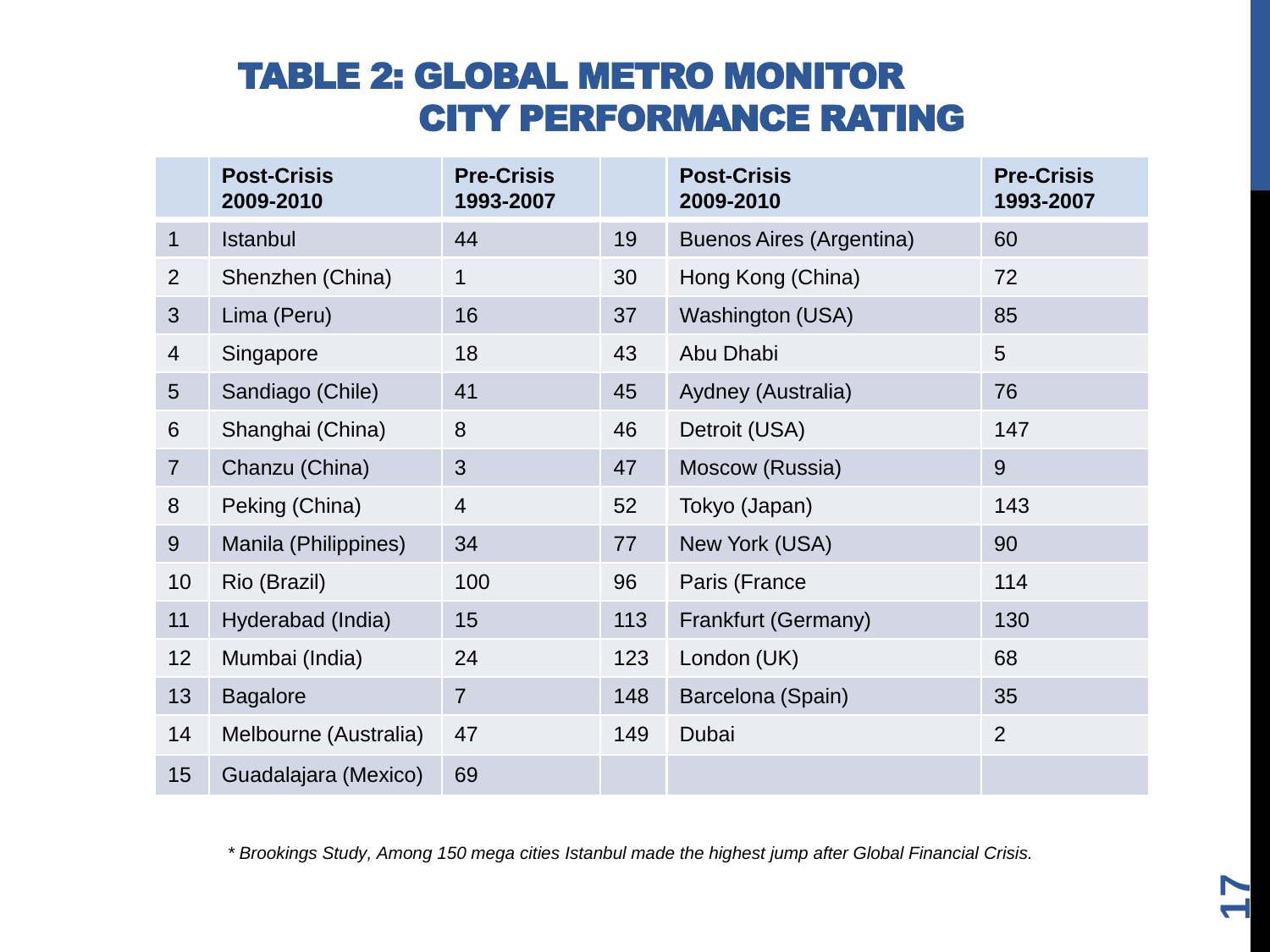#### IFC-ISTANBUL ADMINISTRATIVE STRUCTURE (2010-2014)



**00**